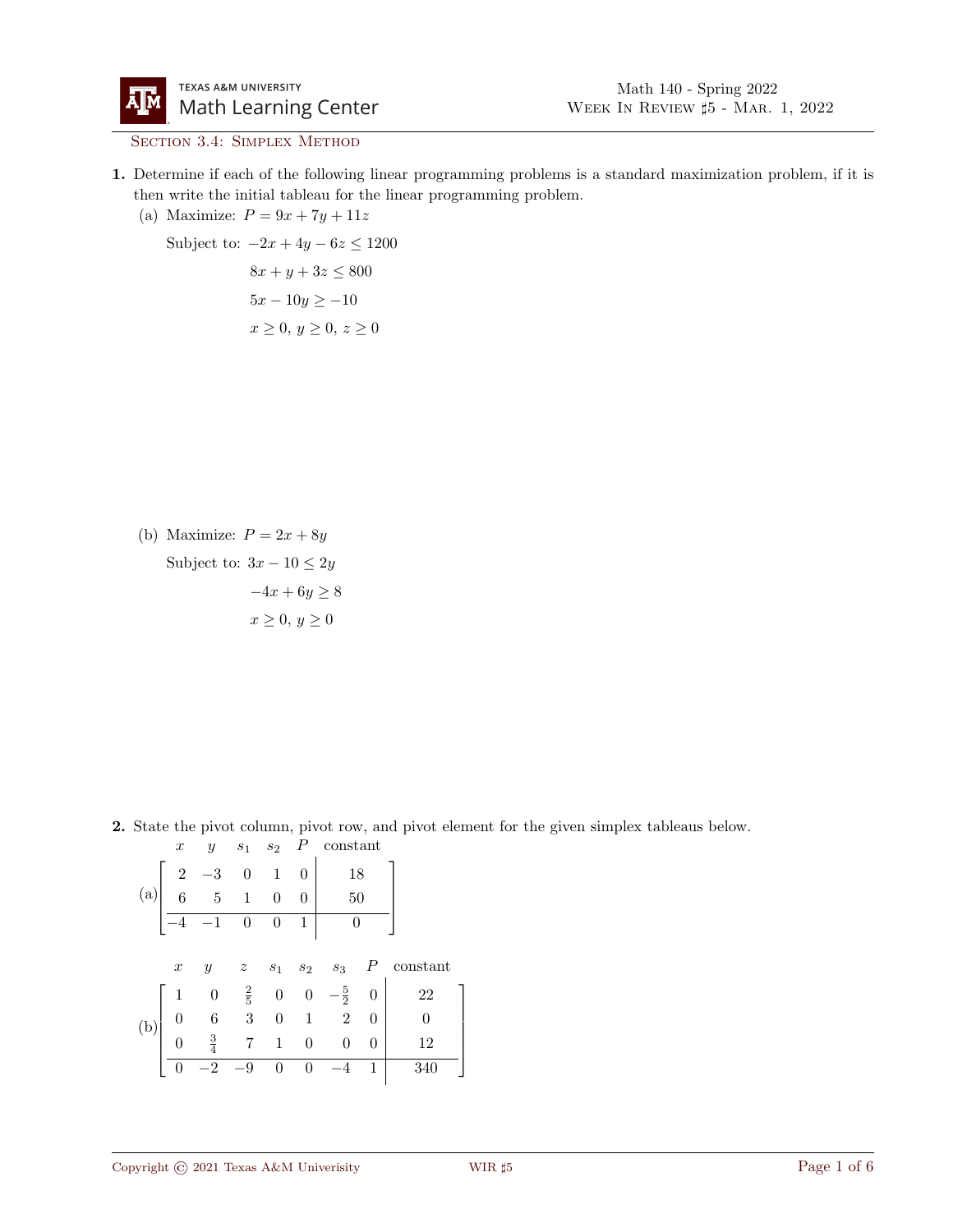3. State the the value of each variable and whether the variable is basic or non-basic for the given simplex tableaus below. Then determine if the given simplex tableau is a final tableau.

|     | $\boldsymbol{x}$ | Y | S <sub>1</sub> | s <sub>2</sub> | constant |  |
|-----|------------------|---|----------------|----------------|----------|--|
|     |                  |   |                |                | 18       |  |
| (a) |                  |   | $\overline{2}$ |                | 50       |  |
|     |                  |   | ິ              |                | 275      |  |

|     | $\boldsymbol{x}$ | $\boldsymbol{y}$ | z | $s_1$                     | $s_2$ $s_3$    |                | $P$ constant |
|-----|------------------|------------------|---|---------------------------|----------------|----------------|--------------|
| (b) |                  | $\overline{0}$   |   | $x = 0$ $\frac{2}{5}$ (1) | $\overline{2}$ | 0 <sup>1</sup> | 22           |
|     |                  |                  |   | 3                         |                |                |              |
|     |                  | $\frac{3}{4}$    |   |                           |                |                | റ            |
|     |                  |                  |   | $-9$                      |                |                | 340          |

4. Solve the linear programming problem, using the Simplex Method, if possible.

Maximize:  $P = 9x + 7y + 11z$ Subject to:  $-2x + 4y - 6z \le 1200$  $8x + y + 3z \le 800$  $5x - 10y \ge -10$  $x \geq 0, y \geq 0, z \geq 0$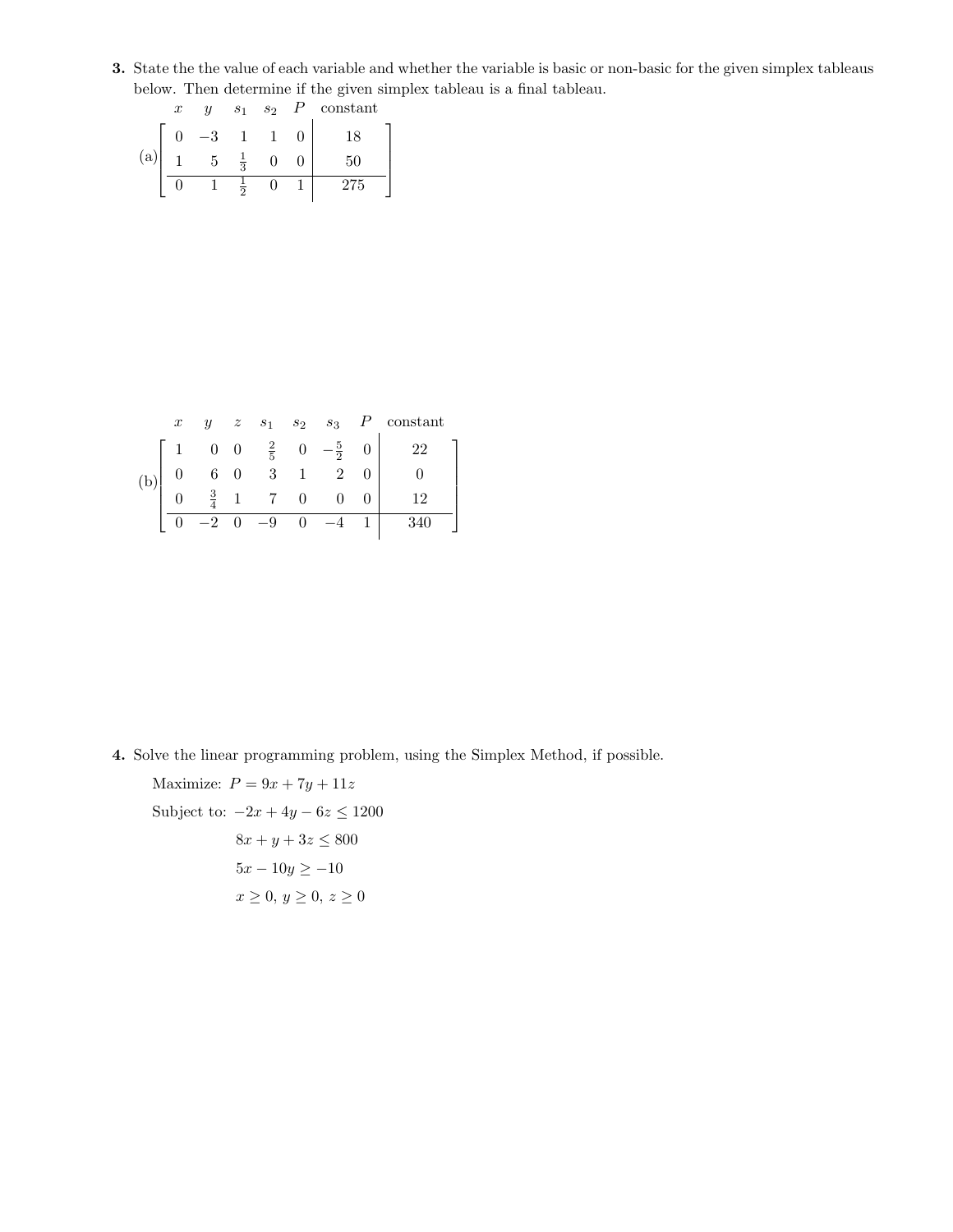## 5. Use the Simplex Method, if possible, to solve the lienar programming problem.

You have \$12,000 to invest, some in Stock A and some in Stock B. You have decided that the money invested in Stock A must be at least twice as much as that in Stock B. However, the money invested in Stock A must not be greater than \$9,000. If Stock A earn 3% annual interest, and Stock B earn 4% annual interest, how much money should you invest in each to maximize your annual interest?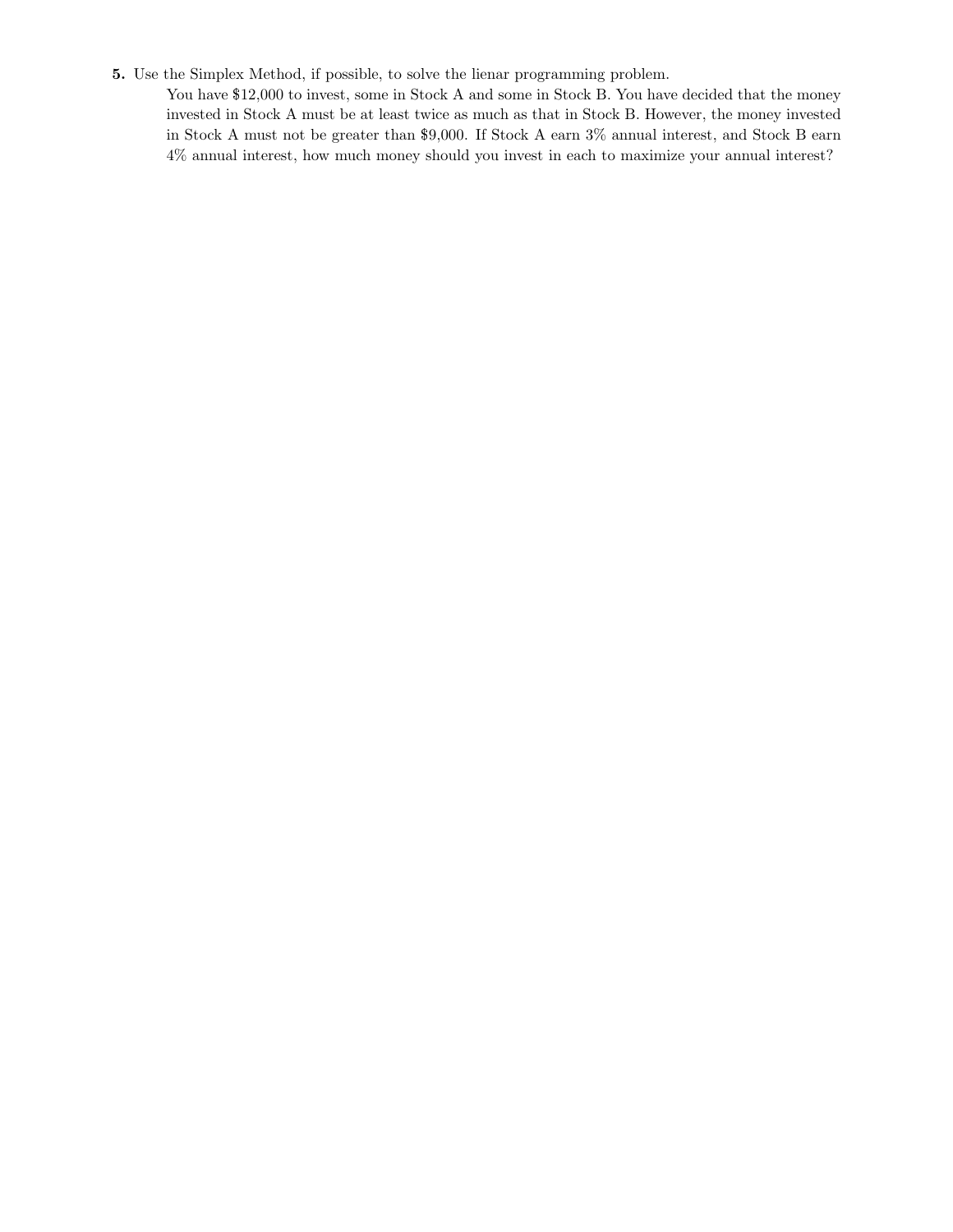## SECTION 4.1: MATHEMATICAL EXPERIMENTS

- 1. State the sample space for each experiment:
	- (a) Selecting a letter at random from the word "skate" and noting the letter.

(b) A standard 30-sided die is rolled and it is noted whether the number is a multiple of 4 or is not a multiple of 4.

(c) A card is drawn from a standard deck of 52-cards, noting the color, and then a standard four-sided die is rolled, noting the number facing uppermost.

2. Consider the experiment of selecting a letter at random from the word "skate" and noting the letter. (a) State the certain event for the experiment.

(b) Given an example of an impossible event for the experiment.

(c) Write the outcomes in the event,  $J :=$  the event "a consonant is drawn."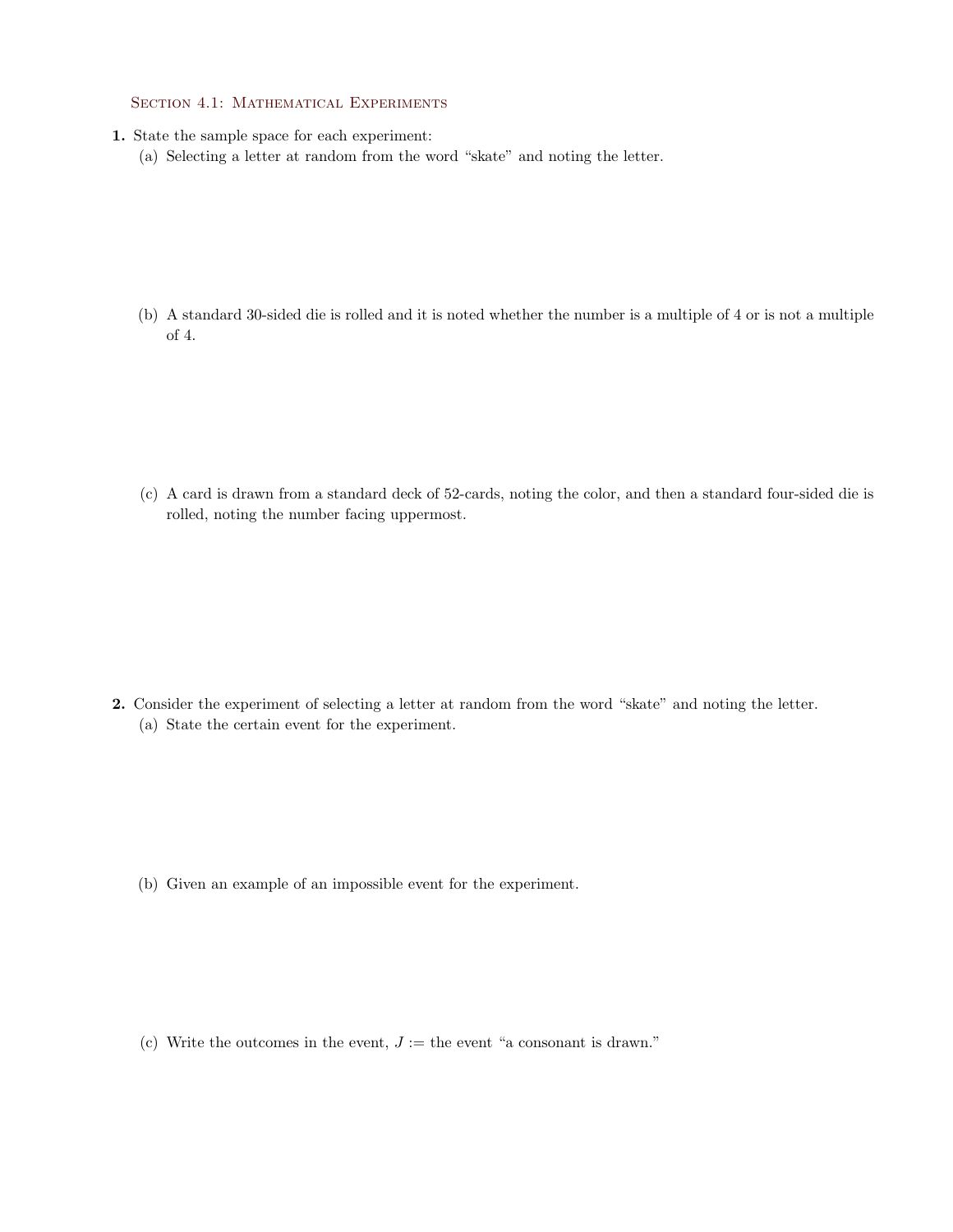- 3. A card is drawn from a standard deck of 52-cards, noting the color, and then a standard four-sided die is rolled, noting the number facing uppermost.
	- (a) State all the simple events for the experiment.
	- (b) State the total number of possible events.
	- (c) Write the outcomes in the event,  $M :=$  the event "a black or a number less an 3 is rolled."
- 4. An experiment consists of rolling a five-sided die, noting the number showing uppermost and then spinning a spinner with five equal regions (red, blue, purple, maroon, and green), noting the color.

Let

- $V :=$  the event "a number greater than 3 is rolled"
- $W :=$  the event "an even is rolled"
- $X :=$  the event "the spinner lands on blue"
- $Y :=$  the event "the spinner lands on a color other than green"
- $Z :=$  the event "the spinner lands on purple or maroon."
- (a) Write the symbolic notation for the event,  $H$ , that "a number less than or equal to 3 is rolled or the spinner lands on a color other than green, but not blue."
- (b) Describe the event  $Z \cup Y \cup W^C$
- (c) Are event  $V$  and event  $W$  mutually exclusive? Explain why or why not.